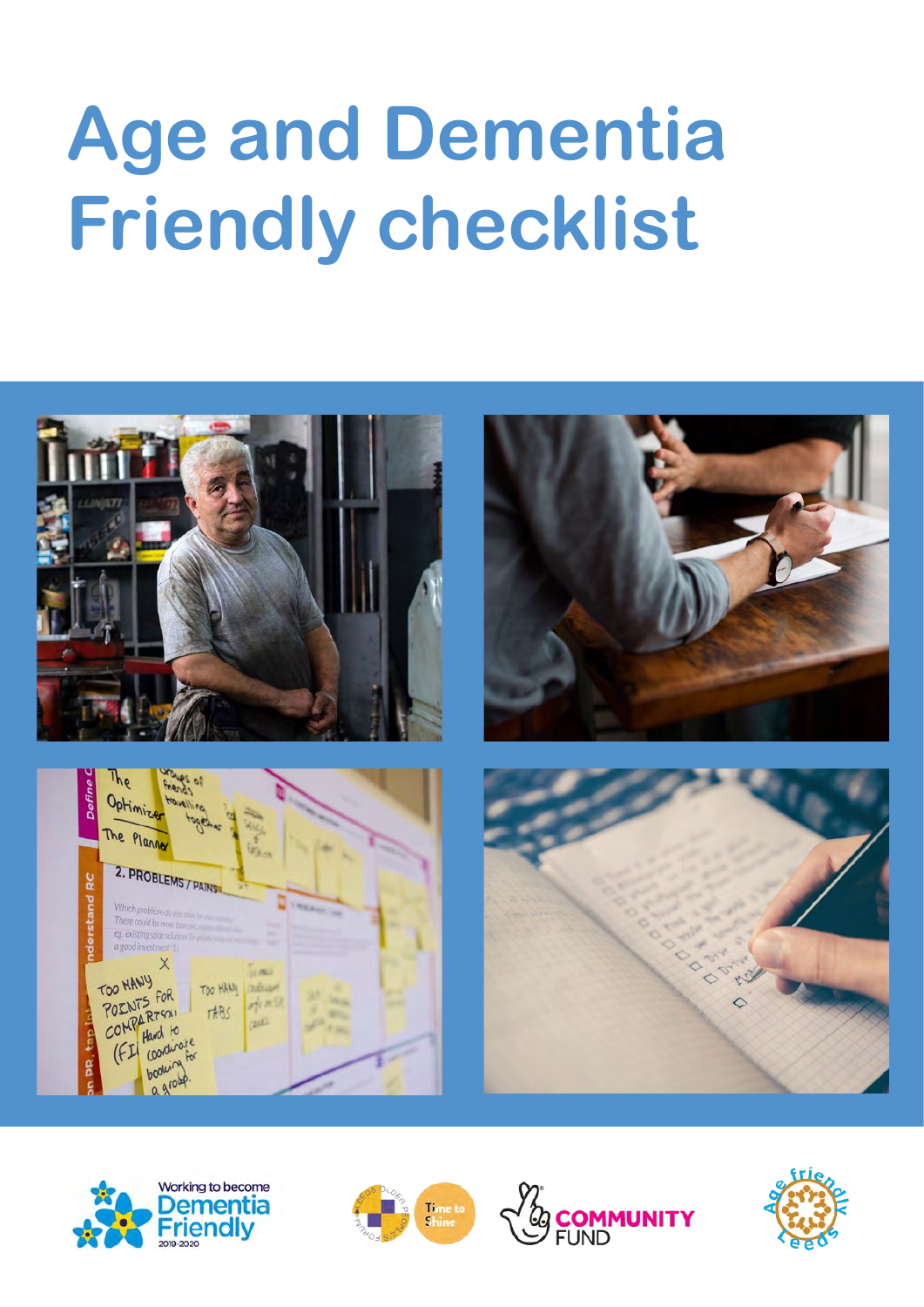#### Age and Dementia Friendly checklist

Becoming more age and dementia friendly is all about removing barriers by making your service more accessible for all older people. This will also benefit many others including younger disabled people, children and pregnant women.

### Physical Environment

If your customers need to visit your premises - shop, restaurant etc - it is important to be aware that accessibility is about much more than accommodating wheelchairs and mobility aids.

There are many things that you can do, completely free of charge that will make your physical environment welcoming to older people.

#### Respect and Inclusion

It is important to not only identify the physical barriers to inclusion but also the social, cultural and attitudinal ones.

If customer-facing staff are actively welcoming to all older people, it can make a real difference to someone who may be socially isolated. A friendly face, patience and understanding can have a big impact on someone's day.

#### Communication and Information

Focusing on customer communication is important to the long-term success of any business.

Communication affects how information reaches your customers and informs them of whether your business is relevant to them. Wording and design are important and it is crucial that information is clear, attractive and inclusive.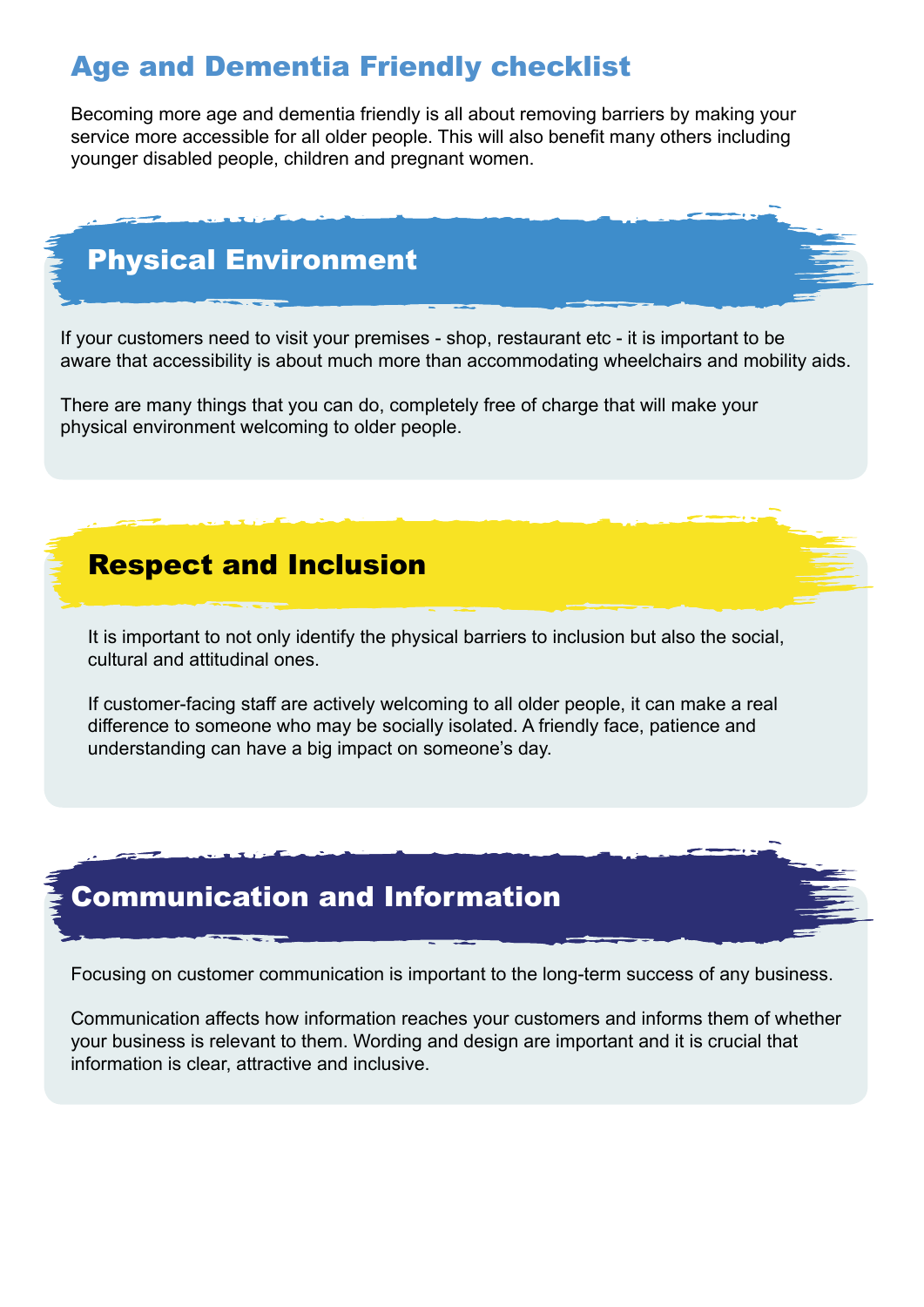We have created this checklist to help you to look at how your business or organisation might become more age and dementia friendly.

This is not a list of what you must do - just a list of things to help you to think about how you might do things differently.

| <b>Physical Environment</b>                                                                                                                                                                                                                  |  |                                                                                                                                                                                                                            |  |
|----------------------------------------------------------------------------------------------------------------------------------------------------------------------------------------------------------------------------------------------|--|----------------------------------------------------------------------------------------------------------------------------------------------------------------------------------------------------------------------------|--|
| <b>Age Friendly</b>                                                                                                                                                                                                                          |  | <b>Dementia Friendly</b>                                                                                                                                                                                                   |  |
| Is the pavement outside your premises free<br>of dirt and obstacles?                                                                                                                                                                         |  | Are there any highly reflective or<br>slippery floor surfaces?<br>Reflections can cause confusion.                                                                                                                         |  |
| Could someone in a wheelchair get past<br>and/or easily access your premises?                                                                                                                                                                |  | Do you have plain carpets?<br>Plain or mottled surfaces are easier;<br>patterns can cause problems to people with<br>perceptual problems.                                                                                  |  |
| Is the entrance welcoming and accessible,<br>with no obstructions?                                                                                                                                                                           |  | Are changes in floor finish flush<br>rather than stepped?<br>Changes in floor surfaces can cause some<br>confusion due to perceptual problems. If<br>there is a step at the same time you also<br>introduce a trip hazard. |  |
| Do you know where your nearest parking<br>and Blue Badge parking spaces are?<br>Do you know where your nearest bus stop<br>is and what bus routes you're on?<br>Do you provide details of the above on your<br>'How to find us' information? |  | Are entrances well-lit and make as<br>much use of natural light as possi-<br>ble?<br>Avoid using areas with bright light or deep<br>shadows.                                                                               |  |
| Does the layout of furniture or aisles allow<br>for easy movement of all customers?                                                                                                                                                          |  | Do you have a black doormat?<br>This can be confusing to people with<br>perceptual difficulties who may think it is a<br>hole.                                                                                             |  |
| Is your flooring even and without<br>obstacles?                                                                                                                                                                                              |  | Do you have a changing room<br>(where applicable) where an<br>opposite sex carer or partner<br>can help out if the person needs<br>help with their clothes?                                                                |  |
| Are the products on your shelves<br>reachable?<br>If products are high up, is someone<br>available to assist a customer who needs<br>assistance to reach something?                                                                          |  | Do you have a unisex toilet or other<br>facility which would allow someone<br>to have assistance without<br>causing them or other users<br>embarrassment?                                                                  |  |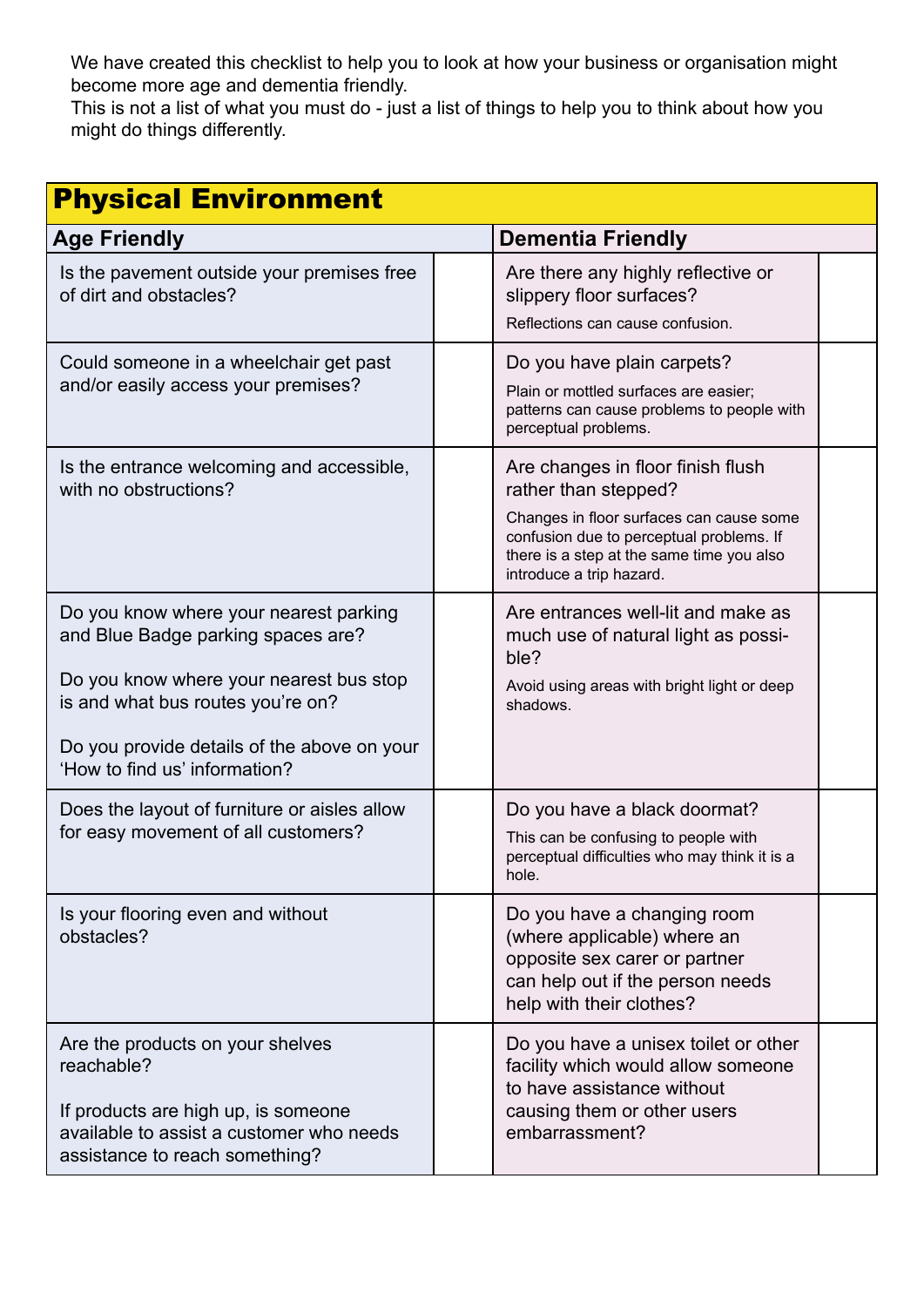| Is the lighting in your premises good?                                                                                                                                                                                                                                                                                                                                                                   | Are toilet seats of a contrasting<br>colour to the walls and rest of the<br>toilet?<br>This makes it easier to see for someone<br>who has a visual impairment.                                                                                                                                                                                             |  |
|----------------------------------------------------------------------------------------------------------------------------------------------------------------------------------------------------------------------------------------------------------------------------------------------------------------------------------------------------------------------------------------------------------|------------------------------------------------------------------------------------------------------------------------------------------------------------------------------------------------------------------------------------------------------------------------------------------------------------------------------------------------------------|--|
| Are steps and stairs safe, level and clean<br>with handrails?                                                                                                                                                                                                                                                                                                                                            | Have you had a good look round<br>and thought about landmarks?<br>Research shows that people with<br>dementia use 'landmarks' (significant<br>items) to navigate their way around, both<br>inside and outside. The more attractive<br>and interesting the landmark (which could<br>be a painting, or a plant) the easier it is to<br>use it as a landmark. |  |
| Do you have a toilet which people are able<br>to use without obligation to spend money?<br>If so, you could advertise this through the<br>Use Our Loos campaign<br>www.btaloos.co.uk/?p=1937<br>For some older people a lack of public toilets is a<br>problem that can limit whether or not they go out.                                                                                                | Do you have a seating area if<br>people have to wait for a service?                                                                                                                                                                                                                                                                                        |  |
| Could you offer a seat where an older per-<br>son can sit down for a few minutes without<br>the obligation to spend money?<br>If so, you could sign up to the Leeds Come<br>in and Rest campaign<br>www.timetoshineleeds.org/friendly-commu-<br>nities/come-in-and-rest<br>Knowing that there are seats 'en route' to their<br>destination may give older people more confidence<br>to go out and about. | Does your seating look like seating?<br>People with perceptual difficulties may<br>find seating that is an abstract shape or<br>design confusing.                                                                                                                                                                                                          |  |
| Could you provide tap water to somebody<br>visiting your premises?<br>If so, you could sign up to the Refill scheme<br>www.refill.org.uk<br>Keeping hydrated can benefit older people<br>in many ways including improved cognitive<br>function and reduction in falls.                                                                                                                                   | Do you have a quiet space for<br>someone who might be feeling<br>anxious or confused?<br>A few minutes with a supportive<br>person might be all that's needed.                                                                                                                                                                                             |  |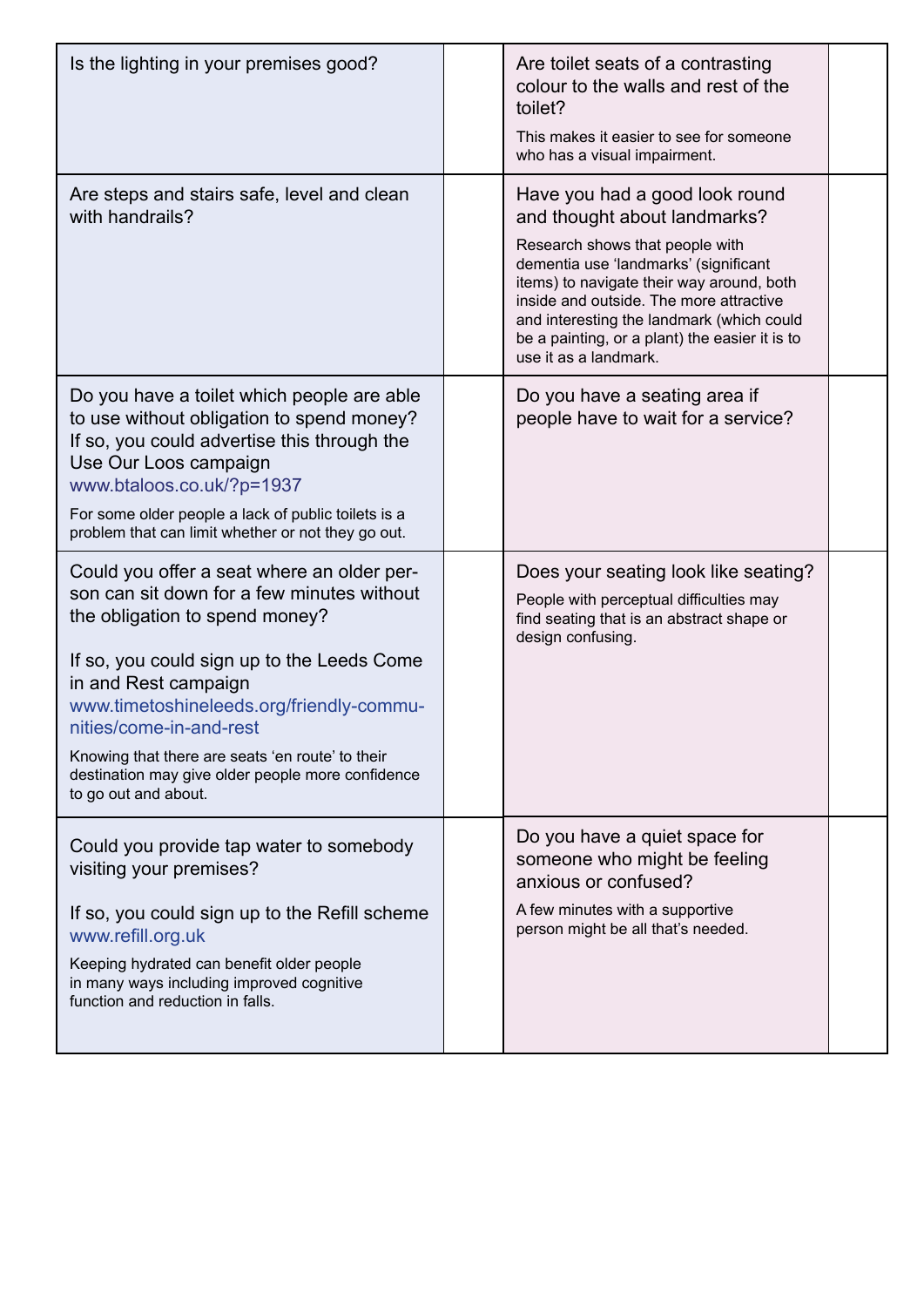| <b>Respect and Inclusion</b>                                                                                                                                                                                                                                      |  |                                                                                                                                                                               |  |
|-------------------------------------------------------------------------------------------------------------------------------------------------------------------------------------------------------------------------------------------------------------------|--|-------------------------------------------------------------------------------------------------------------------------------------------------------------------------------|--|
| <b>Age Friendly</b>                                                                                                                                                                                                                                               |  | <b>Dementia Friendly</b>                                                                                                                                                      |  |
| Do you have products with an age friendly<br>focus?<br>You could consider offering concessions during off-<br>peak hours, or loyalty cards for repeat customers                                                                                                   |  | Could you or members of your team<br>become Dementia Friends?<br>You can find out more and enrol<br>on a Dementia Friends Awareness<br>session<br>www.dementiafriends.org.uk/ |  |
| Are your staff patient and friendly and do<br>they speak clearly?                                                                                                                                                                                                 |  |                                                                                                                                                                               |  |
| Could you or a member of your staff team<br>become an Age Friendly Ambassador for<br>Leeds?<br>You can find out more and sign up to the<br>Age Friendly Ambassadors scheme.<br>www.timetoshineleeds.org/friendly-commu-                                           |  |                                                                                                                                                                               |  |
| nities/age-friendly-ambassadors<br>Is there an easy way for customers to<br>provide feedback about what they like<br>or what could be improved about your<br>organisation?<br>Comment cards or regularly speaking to older cus-<br>tomers are ways of doing this. |  |                                                                                                                                                                               |  |
| Are promotional materials representative of<br>older people - showing positive images of<br>older people?                                                                                                                                                         |  |                                                                                                                                                                               |  |
| Older people come from all walks of life,<br>are there actions you can take to make<br>sure you are welcoming all older people?                                                                                                                                   |  |                                                                                                                                                                               |  |

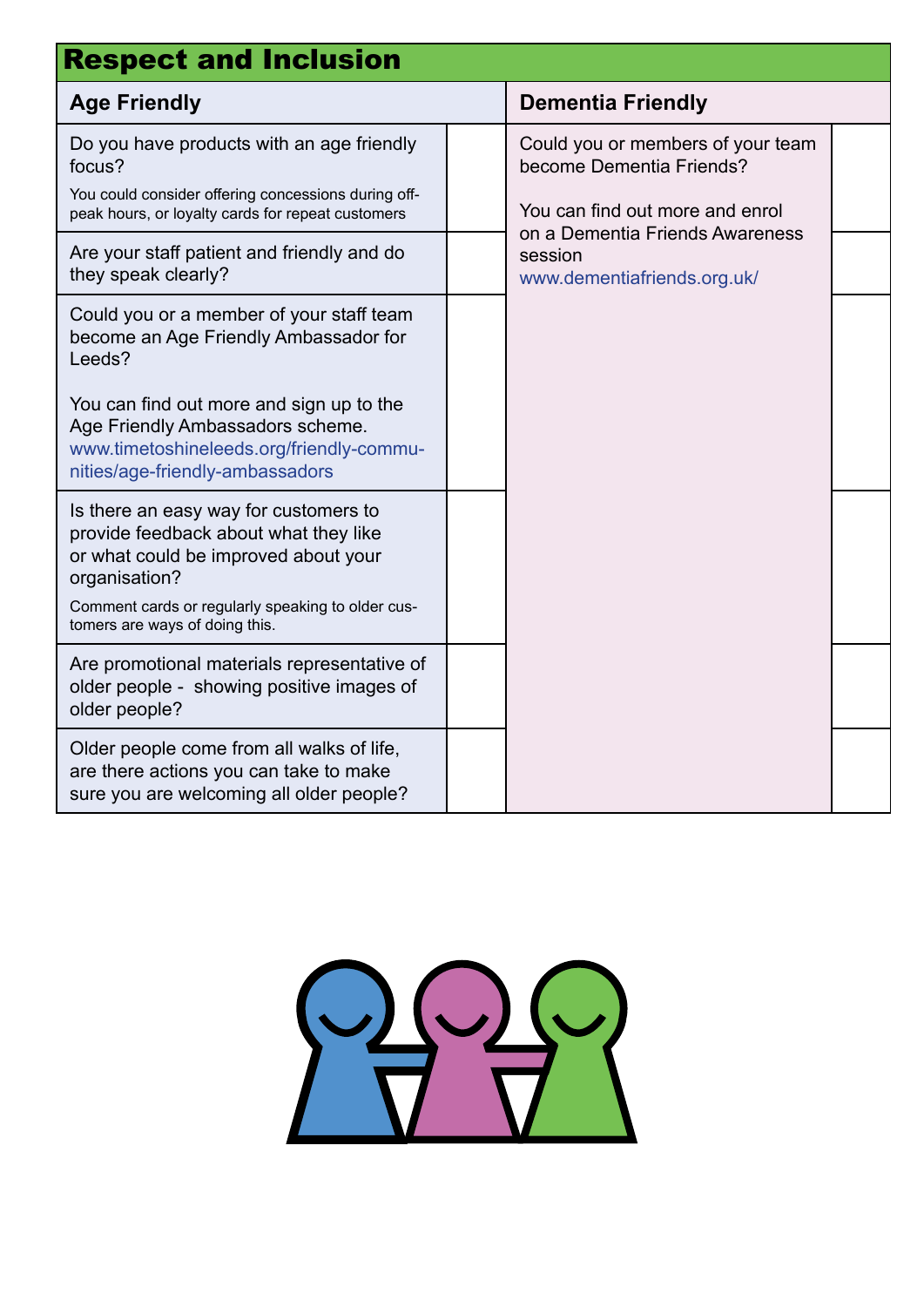| <b>Communication and Information</b>                                                                                                                                                                                                                                                    |  |                                                                                                                                                         |  |
|-----------------------------------------------------------------------------------------------------------------------------------------------------------------------------------------------------------------------------------------------------------------------------------------|--|---------------------------------------------------------------------------------------------------------------------------------------------------------|--|
| <b>Age Friendly</b>                                                                                                                                                                                                                                                                     |  | <b>Dementia Friendly</b>                                                                                                                                |  |
| Do you have large, clear fonts for signage,<br>printed materials and website etc?                                                                                                                                                                                                       |  | Are signs clear, in bold face with<br>good contrast between text and<br>background?<br>Signs should not be abstract images or<br>icons                  |  |
| Are amenities clearly signposted?<br>This is particularly important for lifts,<br>accessible toilets, and hearing loop access.                                                                                                                                                          |  | Is there a contrast between the sign<br>and the surface it is mounted on?<br>This will allow the person to recognise it as<br>a sign.                   |  |
| Can people easily find information about<br>your business, such as opening hours and<br>accessibility?<br>You could advertise the fact that you are<br>working towards becoming age-friendly and<br>dementia friendly on your publicity and<br>around your building, as well as online. |  | Are the signs fixed to the doors they<br>refer to?<br>They should not be on adjacent<br>surfaces if at all possible.<br>Are glass doors clearly marked? |  |
| Do you have space for a community<br>noticeboard?                                                                                                                                                                                                                                       |  | Are signs at eye level and well-lit?                                                                                                                    |  |
| For cultural venues: are large print, audio<br>and/or braille versions of guides available?                                                                                                                                                                                             |  | Are signs placed at key decision<br>points for someone who is at the<br>building/area for the first time?                                               |  |
| Could you list your services on<br>www.leedsdirectory.org as an age friendly<br>organisation?                                                                                                                                                                                           |  | Could you list your services on<br>www.leedsdirectory.org as a<br>dementia friendly organisation?                                                       |  |

Adapted from Make Your Business More Age-Friendly (Bristol Ageing Better, 2019) and Dementia Friendly Environment Checklist (Alzheimer's Society, 2019)

## Sign up

You can sign up as an Age and Dementia Friendly organisation by visiting [timetoshineleeds.org/friendly-communities](https://form.jotformeu.com/92034424367354) and completing the online form.

0113 244 1697

Sarah@opforum.org.uk Jude@opforum.org.uk



[www.timetoshineleeds.org](http://www.timetoshineleeds.org)

@TTSLeeds

There is a template overleaf for you to make a note of your action plan for your own records.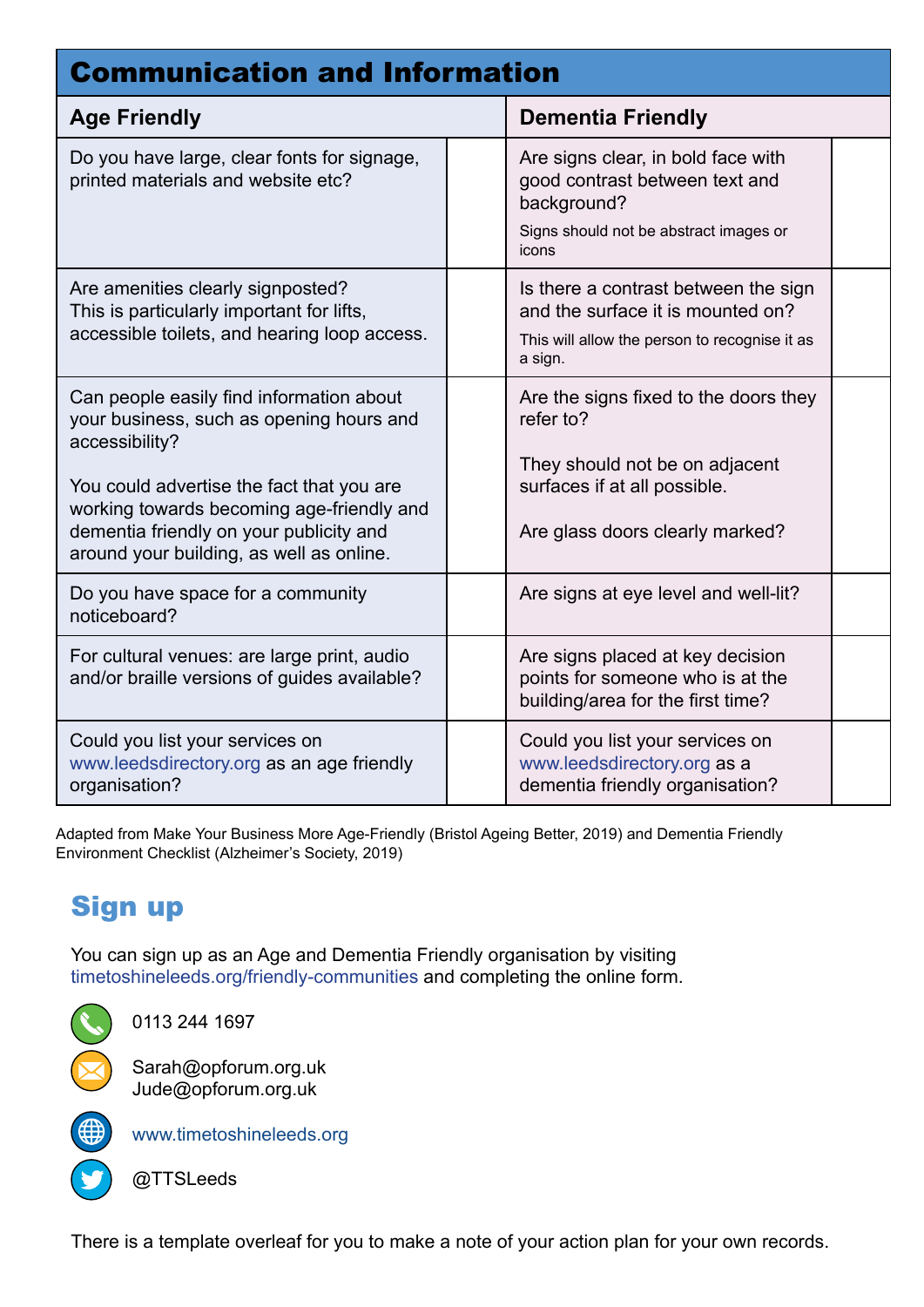| <b>Action Plan</b>                |                     |           |
|-----------------------------------|---------------------|-----------|
| <b>Age Friendly Actions:</b>      | Who is responsible? | Timescale |
|                                   |                     |           |
|                                   |                     |           |
|                                   |                     |           |
|                                   |                     |           |
|                                   |                     |           |
|                                   |                     |           |
|                                   |                     |           |
|                                   |                     |           |
|                                   |                     |           |
|                                   |                     |           |
|                                   |                     |           |
| <b>Dementia Friendly Actions:</b> | Who is responsible? | Timescale |
|                                   |                     |           |
|                                   |                     |           |
|                                   |                     |           |
|                                   |                     |           |
|                                   |                     |           |
|                                   |                     |           |
|                                   |                     |           |
|                                   |                     |           |
|                                   |                     |           |
|                                   |                     |           |
|                                   |                     |           |
|                                   |                     |           |
|                                   |                     |           |
|                                   |                     |           |